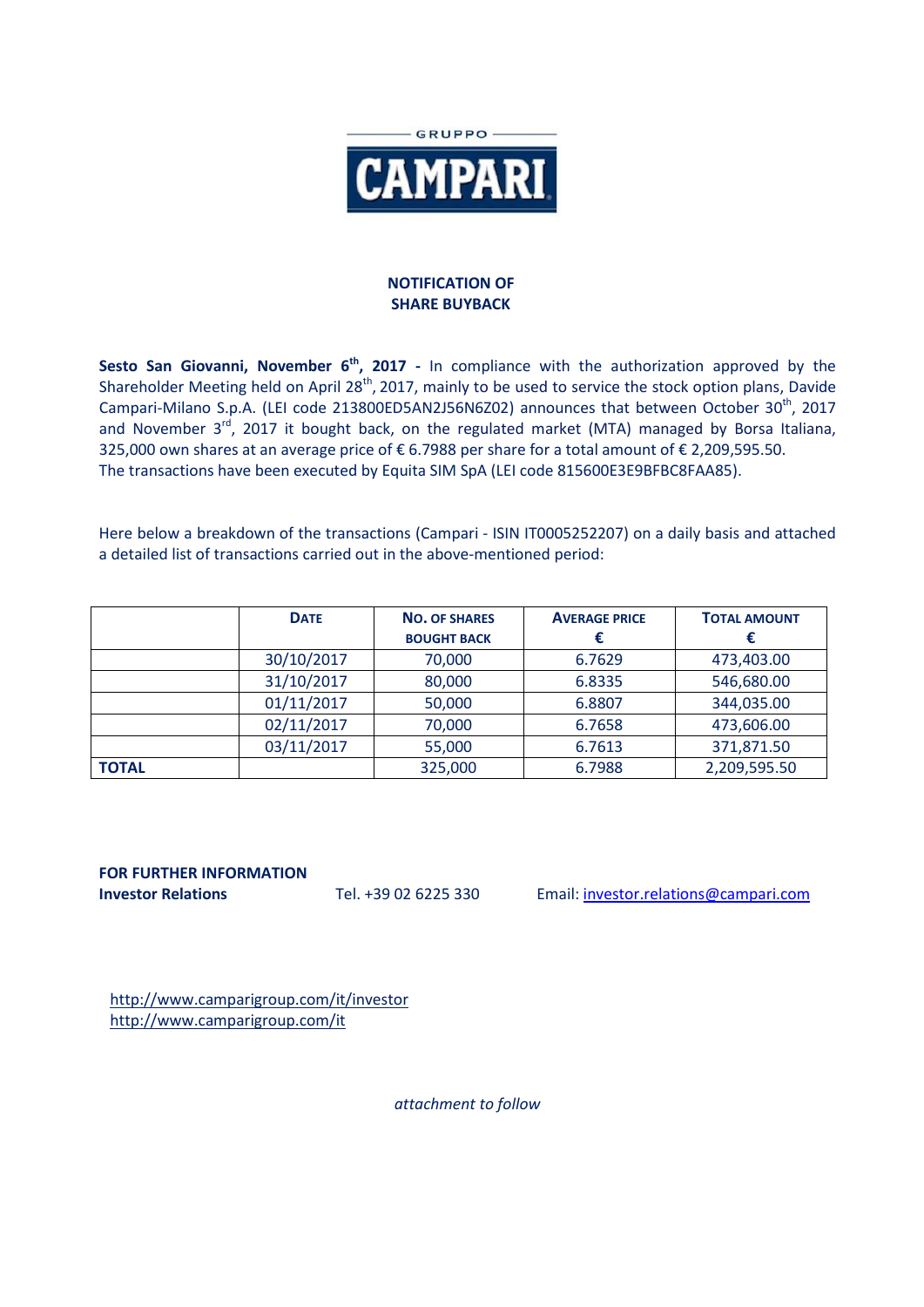| <b>DATE</b> | <b>HOUR</b>  | A/V | <b>PRICE</b> | <b>NO. OF SHARES</b> |
|-------------|--------------|-----|--------------|----------------------|
| 30-oct-17   | 9:09:40 AM   | Α   | 6.725        | 1343                 |
| 30-oct-17   | 9:09:54 AM   | Α   | 6.725        | 2092                 |
| 30-oct-17   | $9:10:44$ AM | A   | 6.725        | 500                  |
| 30-oct-17   | 9:10:54 AM   | A   | 6.725        | 3065                 |
| 30-oct-17   | 9:18:15 AM   | A   | 6.715        | 901                  |
| 30-oct-17   | 9:18:15 AM   | Α   | 6.715        | 61                   |
| 30-oct-17   | 9:18:15 AM   | A   | 6.715        | 1337                 |
| 30-oct-17   | 9:18:15 AM   | Α   | 6.715        | 701                  |
| 30-oct-17   | 9:55:51 AM   | A   | 6.74         | 5000                 |
| 30-oct-17   | 12:49:30 PM  | A   | 6.75         | 1423                 |
| 30-oct-17   | 12:49:31 PM  | A   | 6.75         | 100                  |
| 30-oct-17   | 12:58:56 PM  | A   | 6.75         | 2845                 |
| 30-oct-17   | 1:22:33 PM   | Α   | 6.75         | 632                  |
| 30-oct-17   | 1:24:52 PM   | A   | 6.74         | 3000                 |
| 30-oct-17   | 2:25:56 PM   | Α   | 6.75         | 1803                 |
| 30-oct-17   | 2:25:56 PM   | Α   | 6.75         | 1068                 |
| 30-oct-17   | 2:25:56 PM   | A   | 6.75         | 1600                 |
| 30-oct-17   | 2:25:56 PM   | Α   | 6.75         | 321                  |
| 30-oct-17   | 2:25:56 PM   | A   | 6.75         | 1800                 |
| 30-oct-17   | 2:25:56 PM   | A   | 6.75         | 408                  |
| 30-oct-17   | 3:21:17 PM   | Α   | 6.78         | 605                  |
| 30-oct-17   | 3:21:17 PM   | Α   | 6.78         | 14                   |
| 30-oct-17   | 3:21:17 PM   | А   | 6.78         | 1455                 |
| 30-oct-17   | 3:21:17 PM   | A   | 6.78         | 561                  |
| 30-oct-17   | 3:21:17 PM   | Α   | 6.78         | 1500                 |
| 30-oct-17   | 3:21:17 PM   | Α   | 6.78         | 1600                 |
| 30-oct-17   | 3:21:17 PM   | Α   | 6.78         | 1359                 |
| 30-oct-17   | 3:21:17 PM   | A   | 6.78         | 1016                 |
| 30-oct-17   | 3:21:17 PM   | Α   | 6.78         | 890                  |
| 30-oct-17   | 3:53:29 PM   | Α   | 6.775        | 300                  |
| 30-oct-17   | 3:53:29 PM   | A   | 6.775        | 717                  |
| 30-oct-17   | 3:53:29 PM   | Α   | 6.775        | 54                   |
| 30-oct-17   | 3:53:29 PM   | Α   | 6.775        | 786                  |
| 30-oct-17   | 3:53:29 PM   | Α   | 6.775        | 1600                 |
| 30-oct-17   | 3:53:29 PM   | А   | 6.775        | 154                  |
| 30-oct-17   | 3:53:29 PM   | Α   | 6.775        | 1600                 |
| 30-oct-17   | 3:53:29 PM   | Α   | 6.775        | 739                  |
| 30-oct-17   | 3:53:29 PM   | A   | 6.775        | 2050                 |
| 30-oct-17   | 3:58:48 PM   | A   | 6.775        | 1165                 |
| 30-oct-17   | 3:58:48 PM   | Α   | 6.775        | 422                  |
| 30-oct-17   | 3:58:48 PM   | Α   | 6.775        | 819                  |
| 30-oct-17   | 3:58:48 PM   | Α   | 6.775        | 1094                 |
| 30-oct-17   | 3:58:48 PM   | Α   | 6.775        | 1500                 |
| 30-oct-17   | 4:19:27 PM   | Α   | 6.785        | 5895                 |
| 30-oct-17   | 4:19:27 PM   | A   | 6.785        | 105                  |
| 30-oct-17   | 4:44:33 PM   | A   | 6.785        | 4000                 |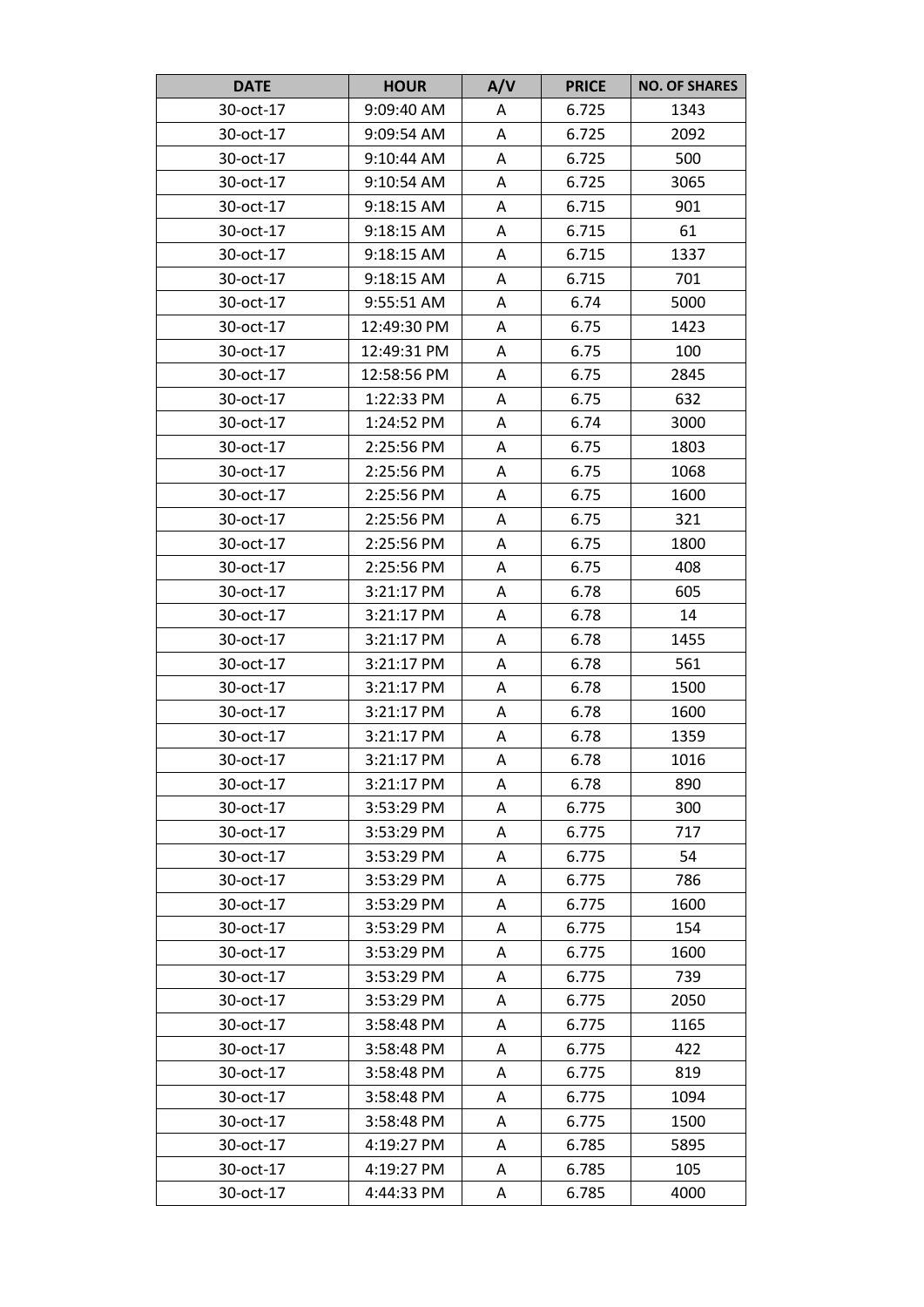| 30-oct-17 | 4:54:57 PM  | A | 6.785 | 1816 |
|-----------|-------------|---|-------|------|
| 30-oct-17 | 4:54:57 PM  | Α | 6.785 | 2184 |
| 30-oct-17 | 5:27:21 PM  | Α | 6.795 | 657  |
| 30-oct-17 | 5:27:21 PM  | Α | 6.795 | 1414 |
| 30-oct-17 | 5:27:21 PM  | Α | 6.795 | 760  |
| 30-oct-17 | 5:27:21 PM  | Α | 6.795 | 1169 |
| 31-oct-17 | 9:21:57 AM  | A | 6.795 | 793  |
| 31-oct-17 | 9:21:57 AM  | Α | 6.795 | 4207 |
| 31-oct-17 | 9:35:37 AM  | Α | 6.8   | 1500 |
| 31-oct-17 | 9:36:37 AM  | Α | 6.8   | 727  |
| 31-oct-17 | 9:36:37 AM  | Α | 6.8   | 773  |
| 31-oct-17 | 10:27:31 AM | Α | 6.835 | 2038 |
| 31-oct-17 | 10:27:31 AM | Α | 6.835 | 2962 |
| 31-oct-17 | 11:33:14 AM | Α | 6.805 | 3    |
| 31-oct-17 | 11:38:45 AM | A | 6.805 | 215  |
| 31-oct-17 | 11:38:45 AM | Α | 6.805 | 2782 |
| 31-oct-17 | 11:41:01 AM | Α | 6.805 | 3068 |
| 31-oct-17 | 11:41:01 AM | A | 6.805 | 3932 |
| 31-oct-17 | 11:47:24 AM | A | 6.795 | 1258 |
| 31-oct-17 | 11:56:27 AM | Α | 6.795 | 1492 |
| 31-oct-17 | 11:56:27 AM | A | 6.795 | 250  |
| 31-oct-17 | 12:56:34 PM | Α | 6.825 | 3932 |
| 31-oct-17 | 12:56:34 PM | Α | 6.825 | 2632 |
| 31-oct-17 | 12:56:34 PM | A | 6.825 | 2436 |
| 31-oct-17 | 1:06:03 PM  | A | 6.82  | 1663 |
| 31-oct-17 | 1:46:59 PM  | Α | 6.83  | 3274 |
| 31-oct-17 | 1:46:59 PM  | A | 6.83  | 1765 |
| 31-oct-17 | 1:46:59 PM  | Α | 6.83  | 2961 |
| 31-oct-17 | 2:15:11 PM  | Α | 6.86  | 15   |
| 31-oct-17 | 2:15:11 PM  | A | 6.86  | 430  |
| 31-oct-17 | 2:15:11 PM  | Α | 6.86  | 1057 |
| 31-oct-17 | 2:15:11 PM  | Α | 6.86  | 3498 |
| 31-oct-17 | 2:55:25 PM  | A | 6.85  | 3000 |
| 31-oct-17 | 2:55:50 PM  | Α | 6.85  | 350  |
| 31-oct-17 | 2:58:43 PM  | A | 6.85  | 485  |
| 31-oct-17 | 2:58:43 PM  | Α | 6.85  | 1165 |
| 31-oct-17 | 3:45:46 PM  | Α | 6.85  | 1419 |
| 31-oct-17 | 3:45:46 PM  | Α | 6.85  | 134  |
| 31-oct-17 | 3:45:46 PM  | A | 6.85  | 427  |
| 31-oct-17 | 3:45:46 PM  | A | 6.85  | 14   |
| 31-oct-17 | 3:45:46 PM  | Α | 6.85  | 718  |
| 31-oct-17 | 3:45:46 PM  | A | 6.85  | 528  |
| 31-oct-17 | 3:45:46 PM  | A | 6.85  | 324  |
| 31-oct-17 | 3:45:46 PM  | Α | 6.85  | 3012 |
| 31-oct-17 | 3:45:46 PM  | Α | 6.85  | 424  |
| 31-oct-17 | 4:11:01 PM  | Α | 6.86  | 99   |
| 31-oct-17 | 4:11:42 PM  | A | 6.86  | 1000 |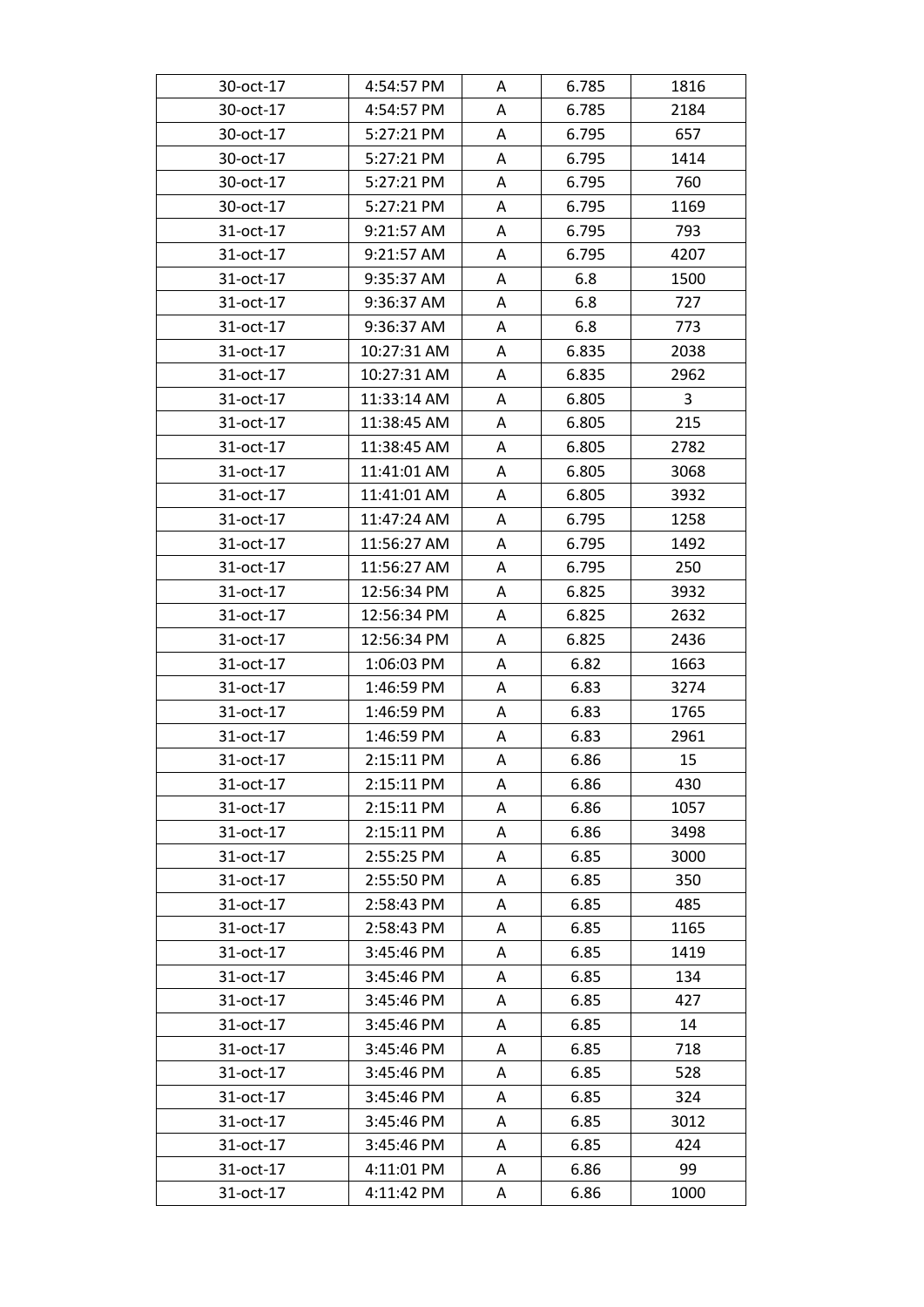| 31-oct-17    | 4:11:43 PM  | A | 6.86  | 1200 |
|--------------|-------------|---|-------|------|
| 31-oct-17    | 4:13:51 PM  | Α | 6.86  | 1744 |
| 31-oct-17    | 4:13:51 PM  | Α | 6.86  | 2957 |
| 31-oct-17    | 4:41:51 PM  | Α | 6.855 | 14   |
| 31-oct-17    | 4:41:51 PM  | Α | 6.855 | 1282 |
| 31-oct-17    | 4:41:51 PM  | Α | 6.855 | 1346 |
| 31-oct-17    | 4:41:51 PM  | A | 6.855 | 360  |
| 31-oct-17    | 4:41:51 PM  | Α | 6.855 | 1432 |
| 31-oct-17    | 4:41:53 PM  | Α | 6.855 | 1229 |
| 31-oct-17    | 4:41:54 PM  | Α | 6.855 | 674  |
| 31-oct-17    | 5:01:00 PM  | Α | 6.865 | 4210 |
| 31-oct-17    | 5:01:00 PM  | Α | 6.865 | 790  |
| $01$ -nov-17 | 9:19:08 AM  | Α | 6.945 | 2076 |
| 01-nov-17    | 9:19:08 AM  | Α | 6.945 | 1200 |
| $01$ -nov-17 | 9:19:08 AM  | A | 6.945 | 411  |
| $01$ -nov-17 | 9:19:08 AM  | Α | 6.945 | 507  |
| 01-nov-17    | 9:19:08 AM  | Α | 6.945 | 1400 |
| $01$ -nov-17 | 9:19:08 AM  | A | 6.945 | 1397 |
| 01-nov-17    | 9:19:08 AM  | Α | 6.945 | 1060 |
| $01$ -nov-17 | 9:19:08 AM  | Α | 6.945 | 449  |
| $01$ -nov-17 | 11:21:38 AM | A | 6.885 | 195  |
| $01$ -nov-17 | 11:21:38 AM | Α | 6.885 | 559  |
| 01-nov-17    | 11:21:38 AM | Α | 6.885 | 654  |
| 01-nov-17    | 11:21:38 AM | Α | 6.885 | 14   |
| $01$ -nov-17 | 11:21:38 AM | A | 6.885 | 516  |
| 01-nov-17    | 11:21:38 AM | Α | 6.885 | 1500 |
| $01$ -nov-17 | 11:21:38 AM | A | 6.885 | 4865 |
| $01$ -nov-17 | 11:21:38 AM | Α | 6.885 | 197  |
| 01-nov-17    | 12:29:05 PM | A | 6.9   | 1200 |
| 01-nov-17    | 12:29:05 PM | A | 6.9   | 4060 |
| 01-nov-17    | 12:29:05 PM | Α | 6.9   | 1400 |
| 01-nov-17    | 12:29:05 PM | Α | 6.9   | 289  |
| $01$ -nov-17 | 12:29:05 PM | A | 6.9   | 491  |
| 01-nov-17    | 12:29:05 PM | Α | 6.9   | 1060 |
| 01-nov-17    | 2:18:46 PM  | A | 6.88  | 556  |
| 01-nov-17    | 2:18:46 PM  | Α | 6.88  | 669  |
| 01-nov-17    | 2:18:46 PM  | Α | 6.88  | 131  |
| 01-nov-17    | 2:18:46 PM  | Α | 6.88  | 1108 |
| 01-nov-17    | 2:18:46 PM  | Α | 6.88  | 252  |
| $01$ -nov-17 | 2:18:46 PM  | A | 6.88  | 14   |
| 01-nov-17    | 2:18:46 PM  | Α | 6.88  | 1066 |
| $01$ -nov-17 | 2:20:26 PM  | A | 6.88  | 461  |
| 01-nov-17    | 2:25:29 PM  | Α | 6.88  | 2400 |
| 01-nov-17    | 2:39:02 PM  | Α | 6.895 | 80   |
| 01-nov-17    | 2:39:02 PM  | Α | 6.895 | 833  |
| 01-nov-17    | 2:39:02 PM  | Α | 6.895 | 930  |
| 01-nov-17    | 3:49:25 PM  | A | 6.845 | 1608 |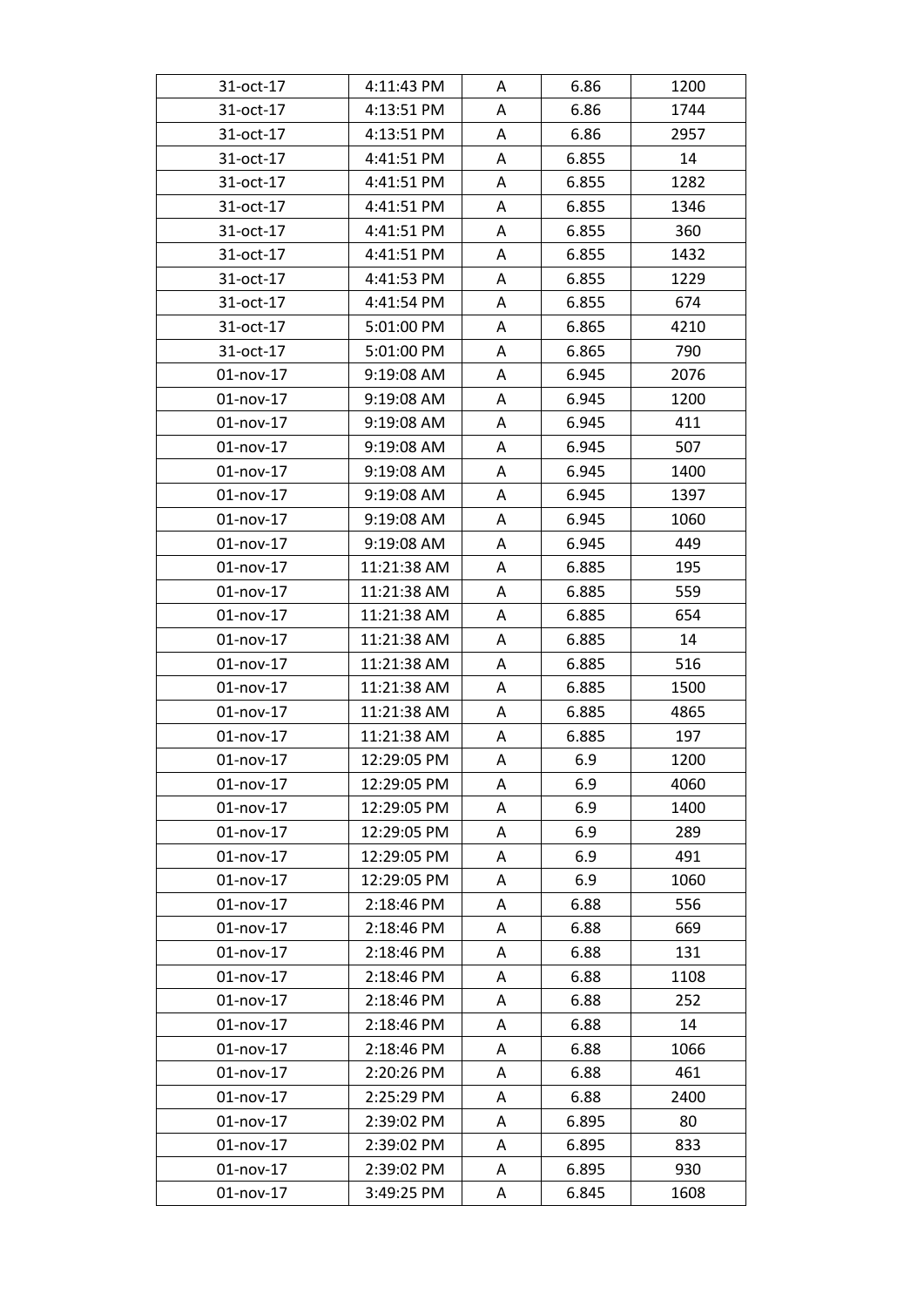| $01$ -nov-17 | 3:50:41 PM  | A | 6.845 | 1200 |
|--------------|-------------|---|-------|------|
| 01-nov-17    | 3:55:15 PM  | A | 6.85  | 831  |
| 01-nov-17    | 3:55:15 PM  | A | 6.85  | 622  |
| $01$ -nov-17 | 3:55:15 PM  | Α | 6.85  | 1384 |
| 01-nov-17    | 3:55:15 PM  | Α | 6.85  | 349  |
| $01$ -nov-17 | 3:55:15 PM  | A | 6.85  | 1865 |
| 01-nov-17    | 3:55:15 PM  | A | 6.85  | 641  |
| 01-nov-17    | 5:16:33 PM  | Α | 6.815 | 6427 |
| 01-nov-17    | 5:16:33 PM  | A | 6.815 | 1073 |
| 02-nov-17    | 9:02:34 AM  | A | 6.775 | 1500 |
| 02-nov-17    | 9:02:34 AM  | A | 6.775 | 736  |
| 02-nov-17    | 9:17:33 AM  | A | 6.83  | 800  |
| 02-nov-17    | 9:21:07 AM  | A | 6.83  | 4200 |
| 02-nov-17    | 9:52:35 AM  | Α | 6.85  | 5000 |
| 02-nov-17    | 10:08:15 AM | A | 6.82  | 646  |
| 02-nov-17    | 10:08:15 AM | A | 6.82  | 1120 |
| 02-nov-17    | 10:08:15 AM | A | 6.82  | 1500 |
| 02-nov-17    | 10:08:15 AM | A | 6.82  | 734  |
| 02-nov-17    | 10:32:51 AM | A | 6.8   | 2950 |
| 02-nov-17    | 10:32:51 AM | A | 6.8   | 580  |
| 02-nov-17    | 10:32:51 AM | A | 6.8   | 1470 |
| 02-nov-17    | 11:04:49 AM | A | 6.79  | 500  |
| 02-nov-17    | 11:07:26 AM | A | 6.79  | 100  |
| 02-nov-17    | 11:08:00 AM | A | 6.79  | 48   |
| 02-nov-17    | 11:08:15 AM | Α | 6.79  | 14   |
| 02-nov-17    | 11:13:49 AM | Α | 6.79  | 3954 |
| 02-nov-17    | 11:13:49 AM | A | 6.79  | 9    |
| 02-nov-17    | 11:13:49 AM | A | 6.79  | 375  |
| 02-nov-17    | 11:38:09 AM | A | 6.775 | 1113 |
| 02-nov-17    | 11:44:50 AM | A | 6.78  | 2450 |
| 02-nov-17    | 11:44:50 AM | Α | 6.78  | 500  |
| 02-nov-17    | 11:45:38 AM | A | 6.78  | 5050 |
| 02-nov-17    | 11:46:47 AM | A | 6.775 | 1651 |
| 02-nov-17    | 1:20:17 PM  | A | 6.77  | 3000 |
| 02-nov-17    | 2:38:16 PM  | A | 6.765 | 1180 |
| 02-nov-17    | 2:38:16 PM  | Α | 6.765 | 2820 |
| 02-nov-17    | 2:43:47 PM  | A | 6.755 | 4000 |
| 02-nov-17    | 3:31:21 PM  | A | 6.715 | 3484 |
| 02-nov-17    | 3:31:21 PM  | A | 6.715 | 114  |
| 02-nov-17    | 3:31:21 PM  | A | 6.715 | 1750 |
| 02-nov-17    | 3:31:21 PM  | A | 6.715 | 1652 |
| 02-nov-17    | 4:18:26 PM  | A | 6.71  | 1473 |
| 02-nov-17    | 4:18:26 PM  | Α | 6.71  | 1527 |
| 02-nov-17    | 4:44:52 PM  | Α | 6.7   | 521  |
| 02-nov-17    | 4:44:52 PM  | A | 6.7   | 833  |
| 02-nov-17    | 4:44:52 PM  | Α | 6.7   | 1500 |
| 02-nov-17    | 4:44:52 PM  | A | 6.7   | 14   |